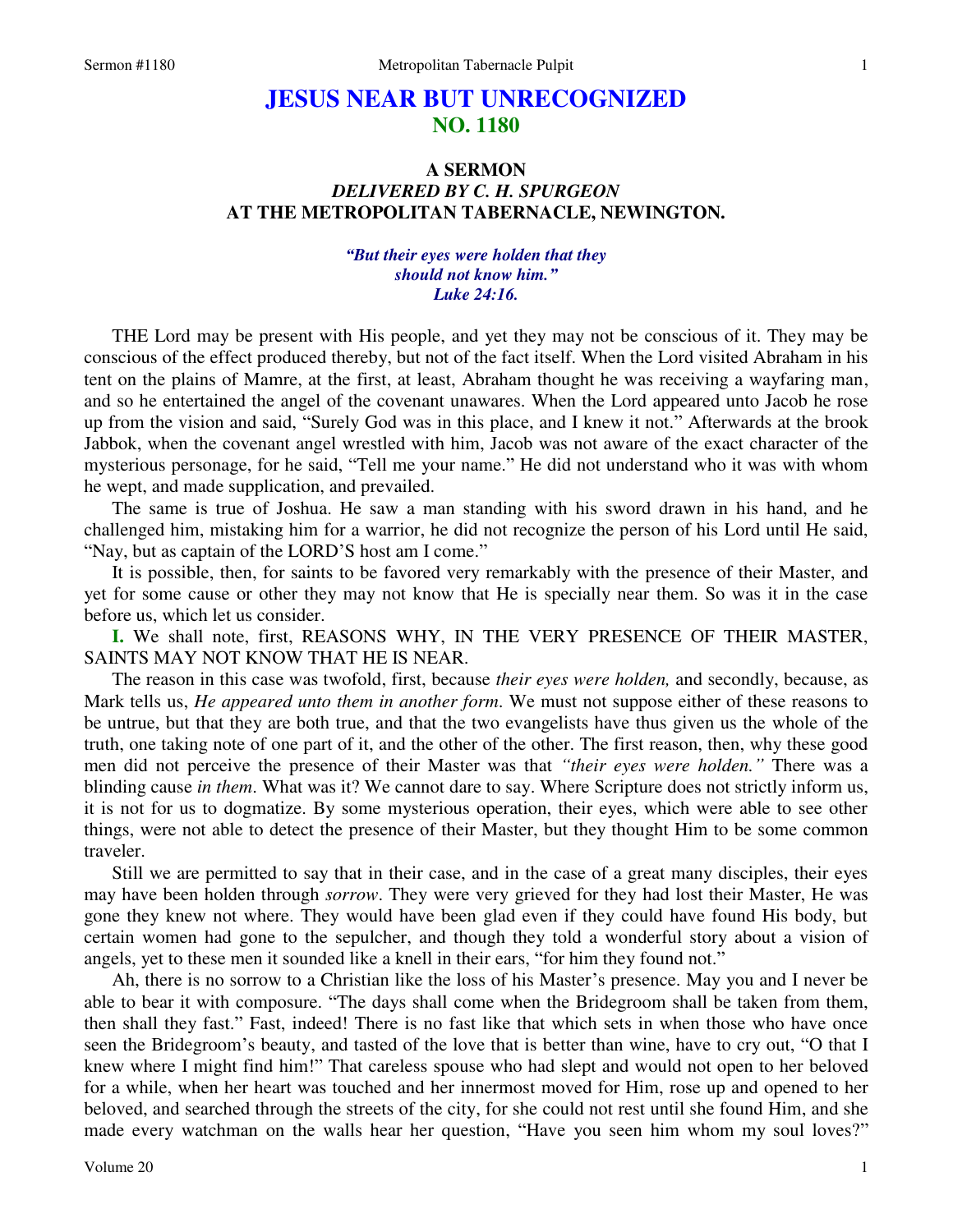Sorrow will unsettle the judgment. Even holy sorrow for sin, and grief for the absence of the Master, may sometimes put a mote into the eye and destroy its clear vision. Even tears of repentance have prevented men from seeing truths which might have made their hearts glad.

Again, in their case, in addition to the mysterious operation which held their eyes, which we do not attempt to account for, we have no doubt their eyes were holden with *unbelief*. Had they been expecting to see Jesus, I think they would have recognized Him. If they had gone to Emmaus fully persuaded that He was alive somewhere upon the earth, as soon as they had seen Him approach, they would at least have said, "Perhaps this is the Master, perhaps even now He is coming to us." They knew that His delights were with the sons of men, so that He would not long conceal Himself from His beloved while He was on earth, they knew also that He loved His own to the end, and would love them still, they might, therefore, have felt sure that He would come to meet them, and had they been believing and expecting, they would, probably, have discovered Him at once.

Whether it be so or not, I am sure, dear brethren, that our unbelief has often hidden the Lord from our eyes. What might we have known of our Lord by this time—what might we have tasted and handled of Him by this time if it had not been for our unbelief? He might say to some of us, "Have I been so long a time with you, and yet have you not known me?" By reason of our unbelief we have not dived into the mysteries of His heart, we have not understood the fullness of His love. Oh, for more faith! Faith has the eagle's eye, it can see where other eyes cannot penetrate. Oh, for the eye of love! the dove's eye of love, by the rivers of waters, washed with milk and fitly set, for faith and love together make up a blessed pair of optics which can see the Lord, even when clouds and darkness are roundabout Him.

Whatever may have been mysterious about the holding of the disciples' eyes, they were also somewhat holden by *ignorance*. They had failed to see what is plain enough in Scripture, that the Messiah must suffer, bleed, and die. They had their sacred books, and yet were so little acquainted with their real meaning that, albeit Christ is in every page of the Old Testament, yet they did not perceive Him there!, and so, not knowing that all this must be as it had happened, and expecting something very different, and more in accordance with the traditional views of their race, they did not recognize their Master. If it was not so with them it is certainly so with many of God's people. Some professors, I speak it with sorrow, do not know more than the most elementary doctrines of the Gospel. With the exception of knowing themselves sinners and Christ a Savior, they know nothing.

Justification, in the full glory of it, is hid from their eyes. The work of the Holy Spirit they do not consider, the fullness of the union of the child of God with Christ, and the glory that is to come thereof, which already casts a halo about the saints, they have not perceived. They do not study the Word so as to enter into its depths. They are afraid of some doctrines because they are said to be "High Calvinism," and of other doctrines because they are denounced as, "Arminianism." They are frightened into joining a party instead of taking the truth as God has revealed it, and beholding Jesus sitting upon the truth like a king upon a throne of ivory.

Beloved, the scales of ignorance have often holden the eyes of the saints, and it is well when the Holy Spirit opens our understandings to receive the Scriptures, and enables us to see Jesus Christ as He truly is in the field of the Word of God, like a precious treasure hidden therein. Thus Jesus may be with His people, but they may not see Him because of something in themselves.

At other times they may not see Him because of something in the Master. Mark, as I have told you, says He appeared unto them *"in another form."* I suppose he means in a form in which they had not seen Him before. The Lord Jesus Christ has appeared at times in the Old Testament to His servants, but on each occasion in a different form. To Abraham, who was a stranger and a wayfaring man in the land, He appeared as a pilgrim. To Jacob, who was a wrestler with his brother, He appeared as a wrestler. To Joshua, who was a soldier, fighting to conquer Canaan, He appeared as a soldier. To the holy children who were in the furnace He appeared as one walking amidst the burning coals. He puts Himself into fellowship with His people. So here the two travelers were overtaken by a third traveler, He appeared to them in that form in which they themselves were. As He is to make them like Himself, He begins by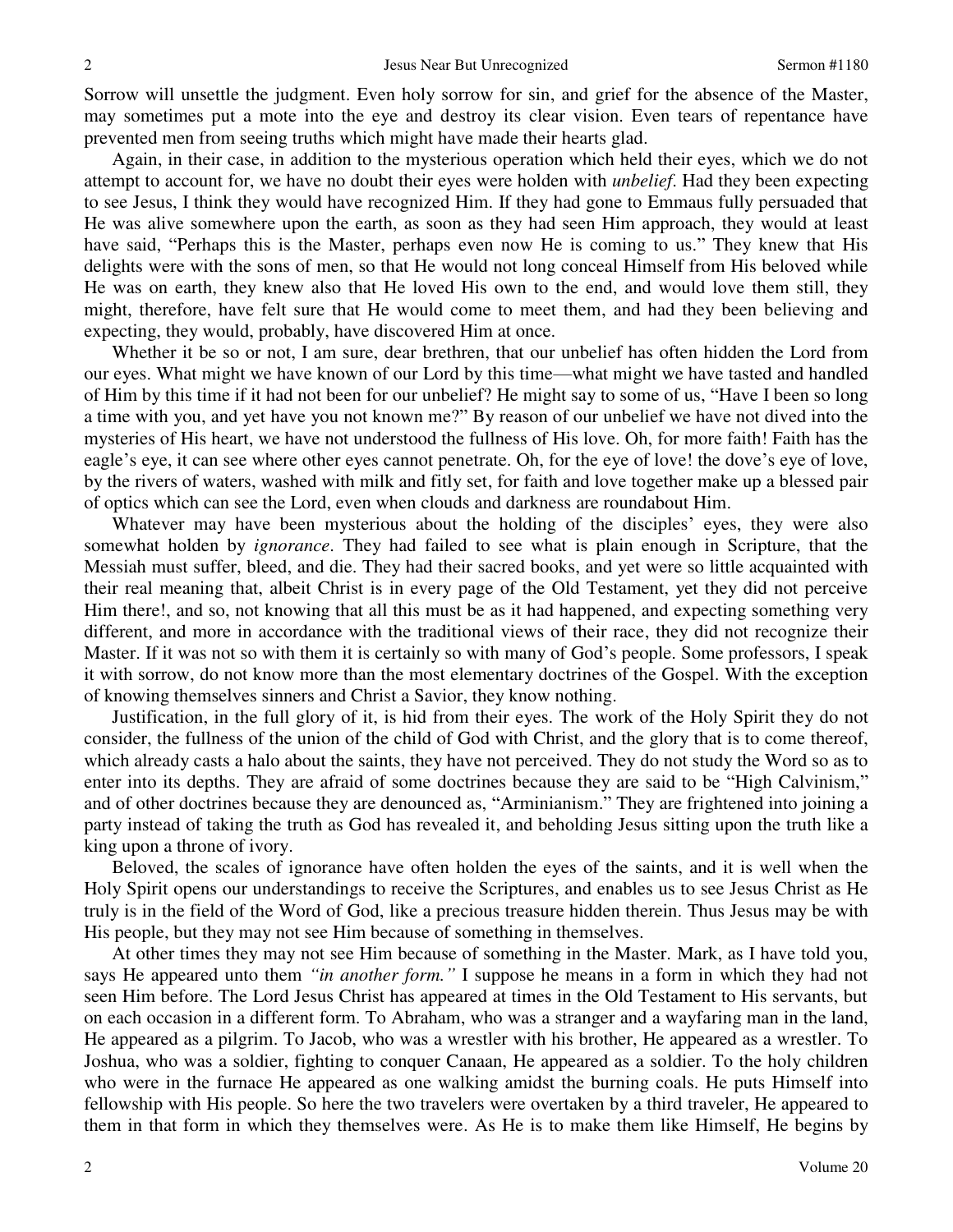making Himself like them. "As the children were partakers of flesh and blood, so he also himself took part of the same." Jesus condescends to our condition and our circumstances. There is no position into which providence may cast us but what Jesus can sympathize with us in it. We see Him best under certain characters when we ourselves are in that form of character.

Beloved, it may be you are a beginner in grace, and hitherto the Lord Jesus has appeared to you with a smile upon His face as a gentle Shepherd leading the lambs, but possibly for a while He is gone, or you think so, for you feel His rebuke in your soul, as if He were saying to you, "O fool and slow of heart." You conclude within yourself, "This cannot be Christ, I thought He was always a feeder of lambs." Yes, so He is, but He sometimes comes with a scourge of small cords to chase out buyers and sellers from His temple, He is the same Christ, only you have not before seen Him in that character. Perhaps you have only seen Jesus as your joy and consolation, under that aspect may you always see Him, but remember, "He shall sit as a refiner; he shall purify the sons of Levi."

When you are in the furnace, suffering affliction, and trial and depression of spirit, the refiner is Christ, the same loving Christ in a new character. Hitherto you have seen Christ as breaking the bread of life to you, and giving you to drink of the water of life, but you must yet learn that His fan is in His hand, and He will thoroughly purge the floor of your heart. He is not another Christ, but He puts on another aspect, and exercises another office.

At first poor sinners are content to see Jesus as their priest who cleanses them from sin, they must go on to see Him as their King who conquers them by the sacred arms of love, and they must also know Him as their prophet, leading them into the mysteries of the kingdom of heaven. They must not wonder if He appears unto them in another form while they are learning more of Him, this kind of sacred philosophy comes by experience, for how often do we find precious children of God distressed because they have not today the same sweets they used to have.

At first we give little children such food as will be easily assimilated, they have nothing else but milk. By and by hard crusts are given them, for there are wisdom teeth to be cut. Suppose when we give them more solid food, they began crying out for the milk, again, should we give it to them? The Lord does not wish you always to be babes, He would have you grow into men in Christ Jesus, and though Christ is always your food whether He comes to you as milk or as meat, yet still He will not always be milk to you lest you should remain a babe. He means to be meat to you that your senses may be exercised, that you may be able to understand the stronger and deeper truths of the kingdom of God. Do not, therefore, be astonished, or if you are, let this always comfort you, "Jesus Christ is the same yesterday, today, and forever," and though He may change the form under which He manifests Himself, yet He is the immutable Lord of love.

You have thus heard two reasons why saints may have Christ with them, and yet may not discern Him. First, because of themselves—their eyes are holden, and next, because of Himself—He may appear in another form.

**II.** Secondly, let us speak of THE MANNERS OF THE SAINTS WHEN THEY ARE IN SUCH A CASE.

When their Master is with them and they do not know Him, how do they conduct themselves?

First, *they are sad,* because the presence of Christ, if Christ be unknown, is not comfortable, though it may be edifying. It may be for rebuke, as it was to them, but it certainly is not for consolation. For joy we must have a known Christ. Saints are always downcast when Jesus is not known to be present, and as I have said before, may we never be otherwise than unhappy if our Lord be hidden from us. I can understand the child of God saying, "I am out of fellowship with Christ," but I cannot understand his saying that calmly and deliberately, without tears, without deep regret and intense repentance.

I can comprehend that the heir of heaven may walk in darkness and see no light, but I cannot understand how he can be at home in darkness. Set a bird of the day flying by night, and see how it flutters, and how uneasy it is. Go with a candle, if you will, to any place where a number of birds have made their nests, and see how strangely bewildered they are. The only bird that will be at home in the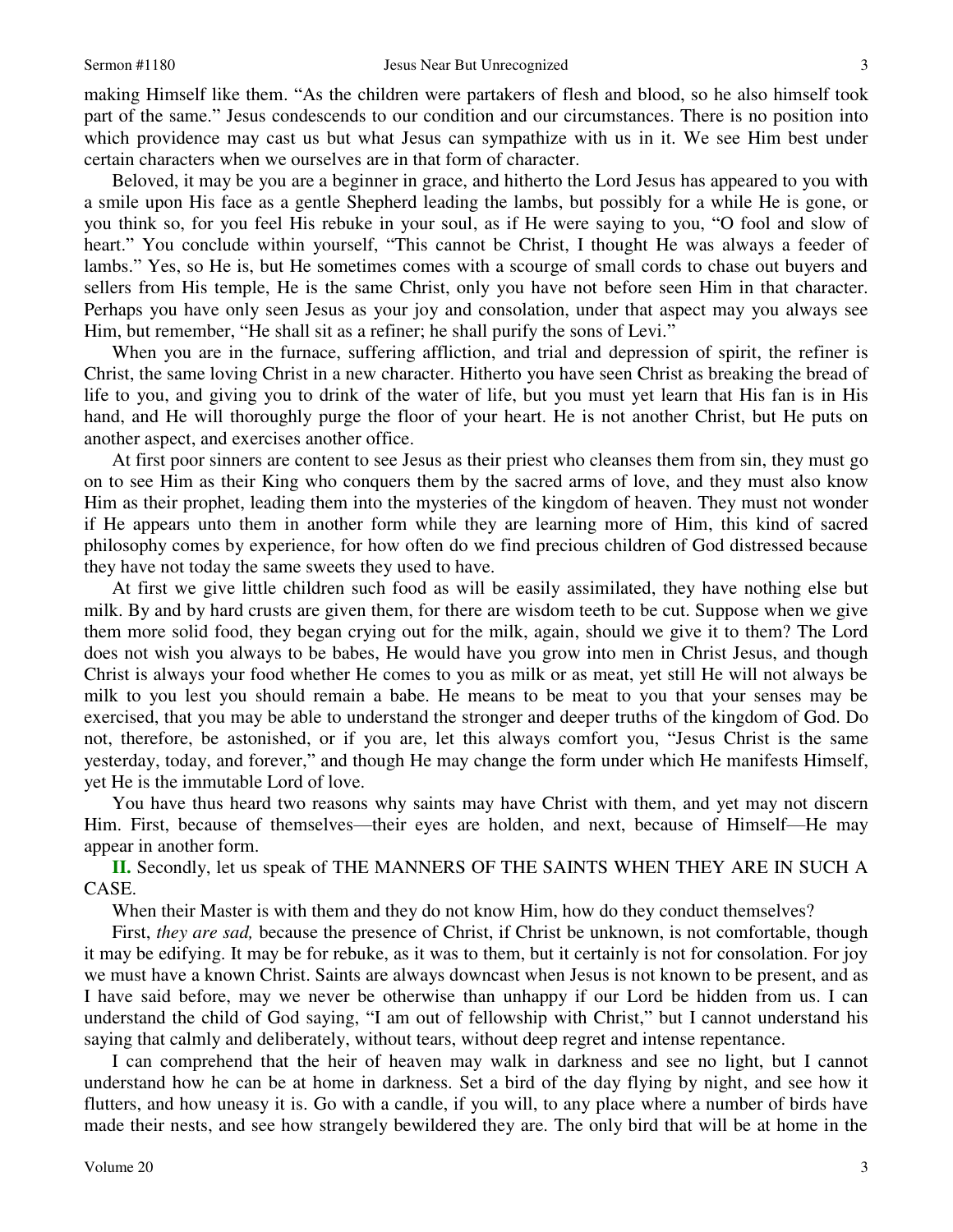dark is the owl, the bird of the night, and if any one of you can be happy without your Master you are of the night. If you can be content without the sunlight of Jesus' presence, depend upon it you are one of the bats of the cavern, you are not one of the eagles of the day. God grant us to be like these disciples sad, doubly sad, if we do not know our God to be with us.

Next, these disciples, though they did not know that their Master was there, *conversed together*—a good example for all Christians. Whether you are in the full joy of your faith or not, speak often to one another. He who is strong will help the weak brother, if two walk together, if one shall trip perhaps the other will not, and so he will have a hand to spare to support his friend. Even if both saints are unhappy, yet some good result will come from mutual sympathy. The one is saying, "I have lost my Master," and the other replies, "I have lost my Master too," and they will both know that they are not the only persons in such a case, and that is some help to a man in sorrow. Sometimes even a gleam of light, such as will arise from the fact that another is in the same plight, may be useful.

Christian people, commune together, but let your communications always be like these which are recorded in this chapter. Speak of *Him,* talk of *Him,* what you know of *Him,* of your sorrows about *Him,* even of your neglects of *Him,* of your ill treatment of *Him,* your sins against *Him*. Talk of these things one to the other, for so long as they are about *Him* it will be good even to confess your faults to one another, for it will lead you to pray for one another, and to join your prayers together, so that there will be greater strength in the petitions, for if two of you are agreed, you know what power that sweet agreement has with heaven. "They that feared the LORD spoke often one to another."

A blessed practice, an ancient practice, an edifying practice, a God-honoring practice, one which so pleased God that He turned eavesdropper—came under the window to listen to what they said and took His notebook and recorded it, "a book of remembrance was written," and He has published it, and given His blessing to "those that fear the LORD and that think upon His name." Beloved, even if you are out of fellowship with Jesus, do not forsake the assembly of God's people. Though you may feel unworthy to speak with them, yet get among them, and perhaps there you will find your Master.

Note, next, that these disciples, in addition to communicating with one another, were *ready to be communed with by good men*. When this new pilgrim on the road came up and asked them a question, they were not shy, they were ready to give an answer, they poured out their hearts to Him, and He talked to them, and they were soon on the way to being instructed. It is well for Christians to be willing to receive the truth, not merely through their own immediate companions, but from others who fear the Lord, who perhaps may have looked at things from a different point, and who may have received clearer light. These two disciples were communicative.

It is a pity that Christian people so often shut themselves up within themselves. This is a particular fault of English people, you shall travel all over the world, in the same railway carriage with an Englishman, and he will not say a word to you. I am sure Christian people would get much good from one another if they would not be so distant. Many precious children of God have sat side by side by the hour together, and out of undue reserve, which they have thought most proper, they have failed to communicate, and have missed the opportunity of a sacred commerce of thought and experience which would have enriched them both. Be ready to communicate (not, of course, being indiscreet therein, for there is such a thing as casting pearls before swine), using a heavenly prudence, be free to speak to those who are willing to converse concerning Christ.

John Bunyan in his "Pilgrim's Progress" has a very witty and pithy piece about Mr. Talkative, who joined with the pilgrims, and if you remember, he would soon have wearied them with his chat, had not Christian and Hopeful adopted a capital expedient for getting rid of him. They would talk of nothing else but their inward experience in the things of God, and after a while Mr. Talkative dropped behind, that was not the sort of talk he wanted, and you will not long be troubled with the company of a gentleman who does not love your Master if you keep to the grand theme. He will soon be sick of you and go where his trashy wares are saleable, which they do not appear to be in your market, for you have better goods on hand. These good people were communicative to those who could sympathize with them.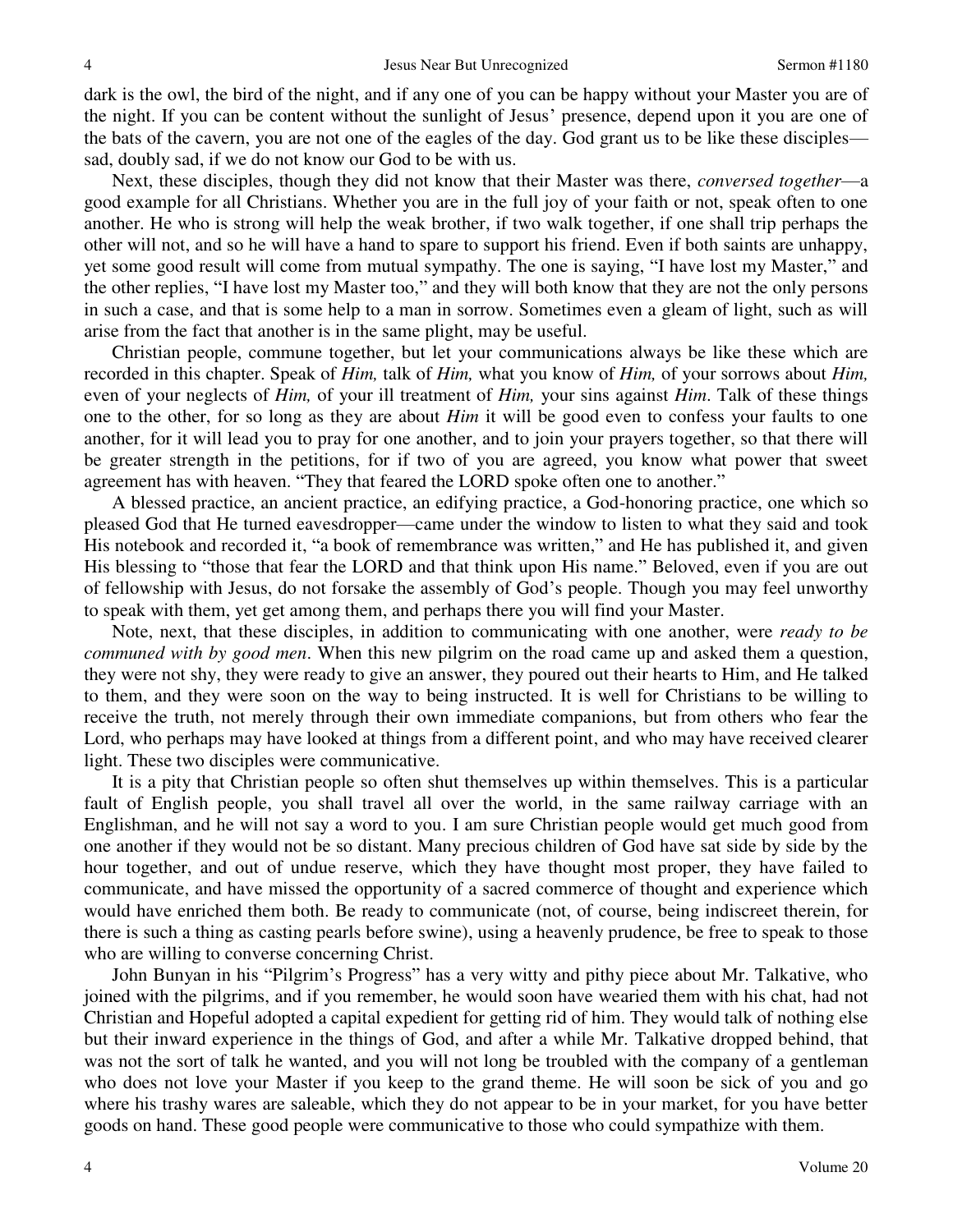Note, again, that though they did not know their Master was there, yet *they avowed their hopes concerning Him*. I cannot commend all that they said, there was not much faith in it, but they did confess that they were followers of Jesus of Nazareth. "We trusted that it had been He which should deliver Israel. And besides all this, today is the third day." And they went on to let out the secret that they belonged to His disciples. "Certain women of *our* company made us astonished." They were under a cloud and sad, but they were not so cowardly as to disown their connection with the Crucified. They were not so far gone in depression of spirit as to talk about the whole thing as though it were to be disavowed or concealed, lest anybody should say, "You were the foolish dupes of an impostor." They still avowed their hope. And oh, beloved, when your comforts are at the lowest ebb, still cling to your Master. If I never get a smile from His face as long as I live, I must speak well of Him. If never again I see Him, yet is He the chief among ten thousand, and the altogether lovely.

I like to see the strong retentiveness of many an almost despairing saint. I remember a minister who was talking to a poor bedridden woman who was under a grievous cloud, and she said, "Sir, I do not think I have any faith or any love for Christ whatever." He knew better, for he knew what her life had been, and so, walking up to the window, he wrote on a piece of paper, "I do not love the Lord Jesus Christ," and he brought it back with a pencil, and said, "Now, Sarah, sign that." When she had read it, she said, "Oh, sir, I would be torn to pieces before I would sign that." "Oh, but you said it just now." "Ah, sir, but I could not put my hand to it." "Then I suspect, Sarah, that you *do* love Him." "Well, sir, whether I do or not, I will never give Him up."

I remember visiting a woman, years ago, whom I never could comfort till she died, and then she died triumphantly. I said to her, "What do you come to the chapel for? what is the good of it if there is nothing there for you?" "No," she said, "still I like to be there. If I perish, I will perish listening to the precious Word." "Well, but why is it you remain a member of the church, as you say you are not a saved soul?" "Well," she said, "I know I am not worthy, but unless you turn me out I will never go out, for I like to be with God's people. I desire to be numbered with them too, though I know I am not worthy, for I have no hope." I said, "Well, now, come, I will give you five pounds if you will give up your hope altogether," and I drew out my purse. "Five pounds!" she said, and she looked at me with utter horror, "Five pounds!" She would not give Christ up for five thousand worlds. "But you have not got Him, you said." "No, sir, I am afraid I have not got Him, but *I will never give Him up."* Ah, there came out the real truth.

So was it with these two disciples, they talked as if they could not give Him up, though they were afraid that He had not risen from the dead, yet they remained His disciples, and spoke of "Certain women of our company," they were half-unconsciously clinging to the forlorn cause in its very worst estate. And, beloved, so will we. We will say with Job—"Though he slay me, yet will I trust in him."—

> *"When our eye of hope is dim, We'll trust in Jesus, sink or swim; Still at His footstool bow the knee, And Israel's God our help shall be."*

But, passing on—these poor people, though very sad, and without their Master as they thought, were very *willing to bear rebukes*. Although the word used by our Lord should not be rendered "fools," yet it sounds somewhat hard even to call them inconsiderate and thoughtless, but we do not discover any resentment on their part because they were so severely chided. Souls that really love Jesus do not grow angry when faithfully rebuked. Beloved, do you approve the sermon which cuts you up root and branches? Are you thankful for the ministry which smites your faults? Do you say to the Lord, as you bare your bosom to the sword of His Word, "Search me and try me"? Ah, then, there is something more in you than in the man of the world, for his proud heart rebels when his conscience is too roughly assailed.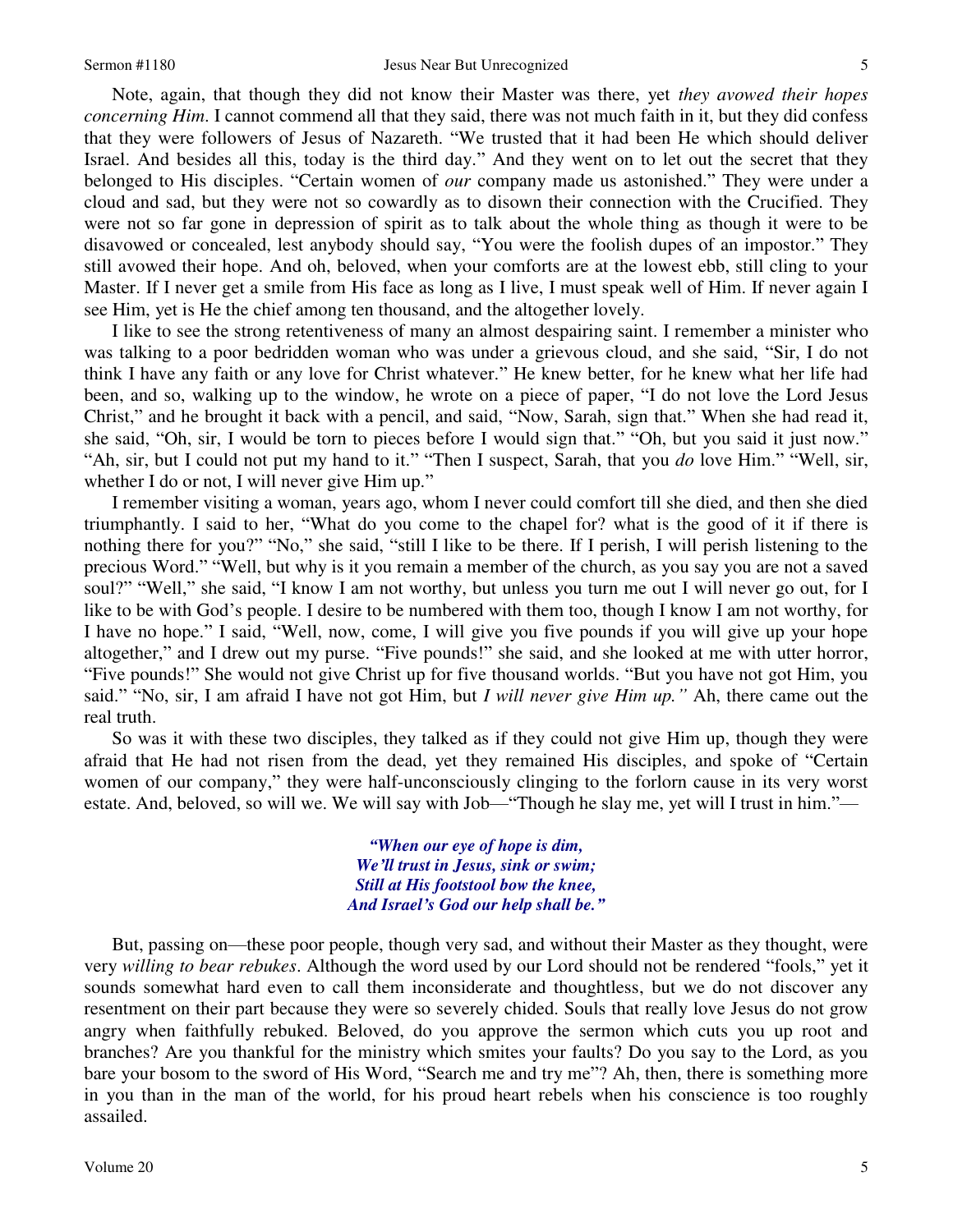I had, the other day some such conversation as this reported to me—a man and his wife had come to the Tabernacle. The wife said she liked to go to Church, her husband said he preferred to come here. What think you were the reasons for each choice? The woman said, "Spurgeon is too plain." "That is why I like him," said the husband. "He is too personal," said the wife, "I do not think people ought to be talked to in that way." "That is what we want," said the husband, "we want to have it brought home to us. What is the good of our going where there is nothing said that really belongs to us?" That is just so. We do not want a Gospel that belongs to the people in the moon, but to ourselves. Some admire a preacher who can send a stone so high that it never hits anything, but we need a preacher who can sling a stone to a hair's breadth and not miss the target of the conscience. Whatever deficiency there may be about them, those are right at bottom who can bear to be somewhat roughly rebuked by their Master.

And then, they were *willing to learn*. Never better pupils, never a better Teacher, never a better school book, never a better explanation. They were disciples, with Christ to teach them, with the Bible for a school book, and Himself to be the exposition, so they listened, while He went on to open up from Genesis, right through the Old Testament, the things concerning Himself. Poor child of God, are you in doubt and trouble? Still be anxious to learn of Jesus. Pray the Lord to enlighten you. Ask Him to teach you His statutes, and to open your eyes to behold wondrous things out of His law, for whatever God's children may not be, they are a teachable people. They shall all sit down at His feet, and all receive of His words.

Again, dear friends, notice that while the two were willing to learn, *they also wished to retain the teacher and His instruction, and to treat Him kindly to*o. They said, "Abide with us; the day is far spent." They had been benefited by Him, and therefore they wished to show their gratitude to Him. Have you learned so much that you are willing to learn more? Are you of a teachable heart, ready to receive, with meekness, the engrafted Word? Now, I speak not of myself, for I have no cause to complain, but I have known true servants of Christ whom the people have driven forth from them because they were fickle and wanted a change, for change's sake. They have not said, "Abide with us," neither have they given them to eat, but though they have been worthy servants of God they have been thrust out not knowing where they should go, and their people not caring whither.

I believe that God resents these things, and that the unkind treatment of His servants will bring judgment upon the church. If He sends ministers with His message, He expects them to be treated with respect and kindness. Just as Moses said to Hobab, so wise believers say to God-sent ministers, "Come you with us and we will do you good, and you shall be to us instead of eyes, for you know where we should encamp in the wilderness; and as the LORD deals with us so we will deal with you." These two disciples entertained their instructor, and would not let Him go.

And once more, though they did not know that their Master was with them, *they were well prepared to join in worship*. Some have thought that the breaking of bread that night was only Christ's ordinary way of offering a blessing before meat, it does not seem so to me, because they had already eaten and were in the middle of the meal when He took the bread and blessed it. I think He did there and then set before them those dear tokens of His passion, which He bids us feast upon on the first day of the week, that we may show His death until He shall come. Whichever it was, whether the devotion proper to their own table, or the devotion proper to the Lord's Table, they joined in it.

Now, it is a strong temptation of Satan with children of God to tempt them to stay away from the means of grace, because they are full of sorrow. Because they are in the dark the temptation is to keep away from the light, but oh, children of God, do not "forsake the assembling of yourselves together, as the manner of some is." Do not be tempted to stay away from the place where God has met you, and made the place of His feet glorious. Join still with the Lord's people, and if your faith trembles, yet, nevertheless, come humbly to the table. Christ has not a table without doubts, else you might not come, He has not made it a table for those without sin, else you might not come, but He bids all His disciples come, you among them.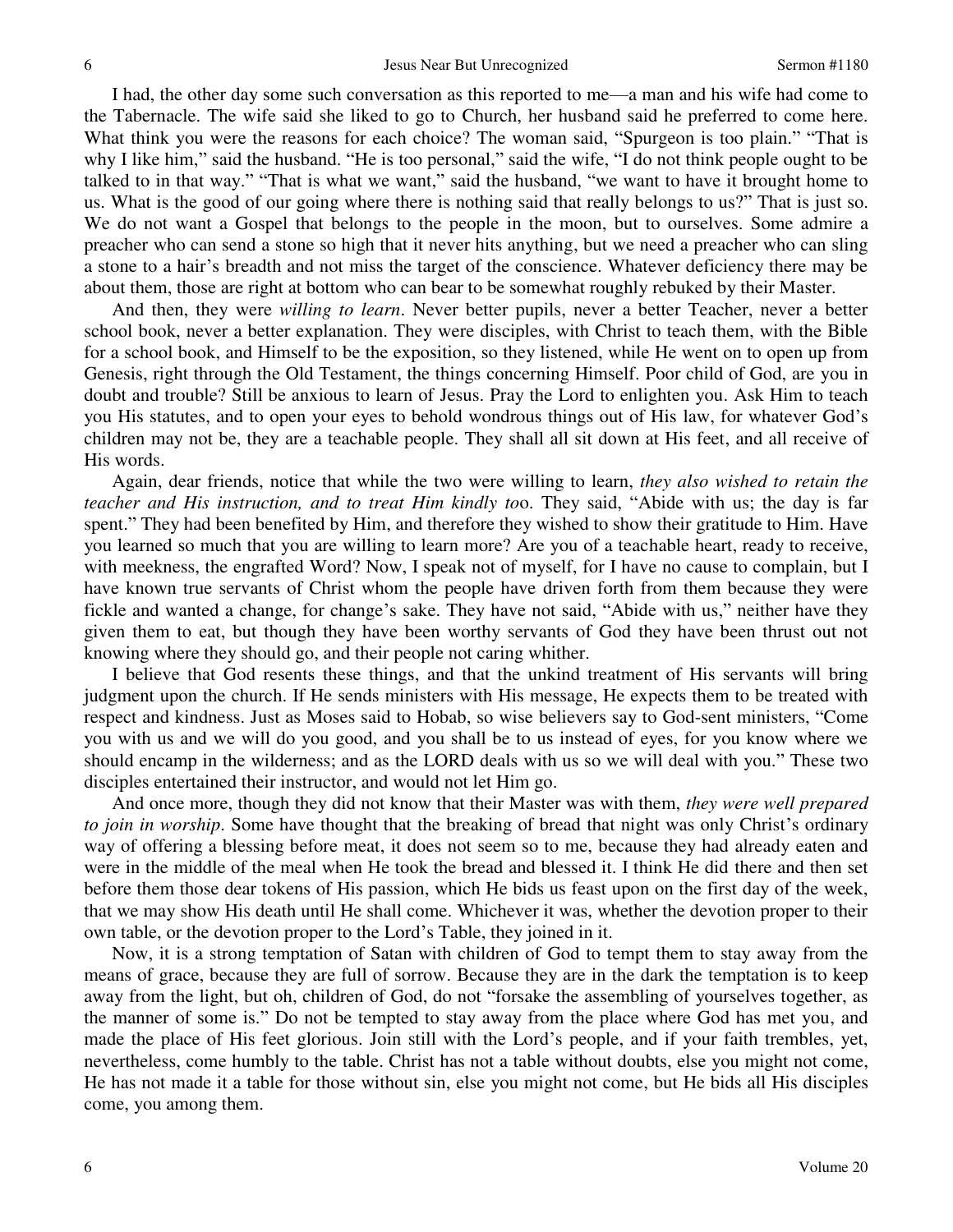"Their eyes were opened, and they knew Him." What then?

Well, first, *they discovered that there had been all along in their hearts, evidences of His presence*. "Did not our hearts burn within us while He spoke with us by the way?" This heavenly heartburn never comes to any but through the presence of the Lord Jesus. They began to look at one another, and say, "Ought we not to have known that it was none other than our great Teacher by the very fact that when we did not see Him our hearts were burning for Him?"

Now let me turn this text around a little. There is a poor sinner here who says, "Oh, how I wish that I could find the Savior, but I cannot find Him." Why your heart is burning after Him. Who is it that makes you long after Him? Those strong desires are kindled by His sovereign grace. He is near you. "But I feel so much of the evil of sin! Oh, that it were rolled away. My heart cries, 'Give me Christ, or else I die.'" Do you think that humanity unrenewed by grace cries in that way? Surely the Master is near you. There is already, if not a summer in your soul, at least a springtide. The ice is breaking up, the buds are beginning to swell, the sun is coming, and you are beginning to feel His glow. The Lord is not far from you, and one of these days when you come to look back upon it you will say, "I did not know it, but He was close to me. I said, 'Where shall I find Him?' and all the while He was close upon me."

I now turn to the child of God. You perhaps have said, "I have lost communion with my Lord in that happy form I once enjoyed. But I can never be satisfied without Him, I could sit me down and cry my eyes out to think—

> *"What peaceful hours I once enjoyed— How sweet their memory still! But they have left an aching void The world can never fill."*

 Where does this kind of heartburning come from? From the devil? Then he has undertaken a new business. Does it come from yourself? Is that a sheep calling the shepherd? To me it looks like the shepherd seeking the sheep! But you say, "Oh, how I wish I could return to walking with God, abiding in Christ, and sitting under His shadow with great delight." Do you desire it vehemently, passionately, as they that wait for the morning? Who made you desire it, do you think? Is He so far away where those strong desires are present? I believe not.

"Ah," you say, "I feel in my soul that I love Him yet. I am afraid I have no fellowship with Him, but when I hear His name extolled, I say in my heart, 'That is the sweetest music under heaven.' When I hear my Master spoken well of, I wish I had the tongue of men and angels that I might speak of Him too. He cannot be too greatly extolled for me. I find tears in my eyes when I hear of His true love for sinners. Sometimes I am afraid I deceive myself, and am not a partaker in it, but still He is a precious Christ, and glory be to His name." Do you think you would have your heart burning like that if He had quite gone? I think not.

You feel your heart burning for the conversion of others! You say, "Oh that we had a revival of religion everywhere, that the kingdom would come unto Christ, and the crown were set upon His head over ten thousand times ten thousand human hearts!" Your heart breaks for the longing that Christ may be glorified among men, and yet you say, "I am afraid He is not with me"? One of these days you will say, "Did not my heart burn within me? He must have been near." You are blindfolded, and cannot see the fire, yet, if on a cold day you get very hot, I should think there must be a fire near you. If you cannot see Jesus to your soul's comfort, yet still, if there is such glowings and burnings as these, He is very near you.

Sometimes on the Sabbath do you not know what it is to say, "Oh, my Lord and Master, the days are weary in which I do not see You, when shall I behold You face to face?" You have heard of the glories of Christ in heaven, and you have longed to peep through the keyhole, if that were all, that you might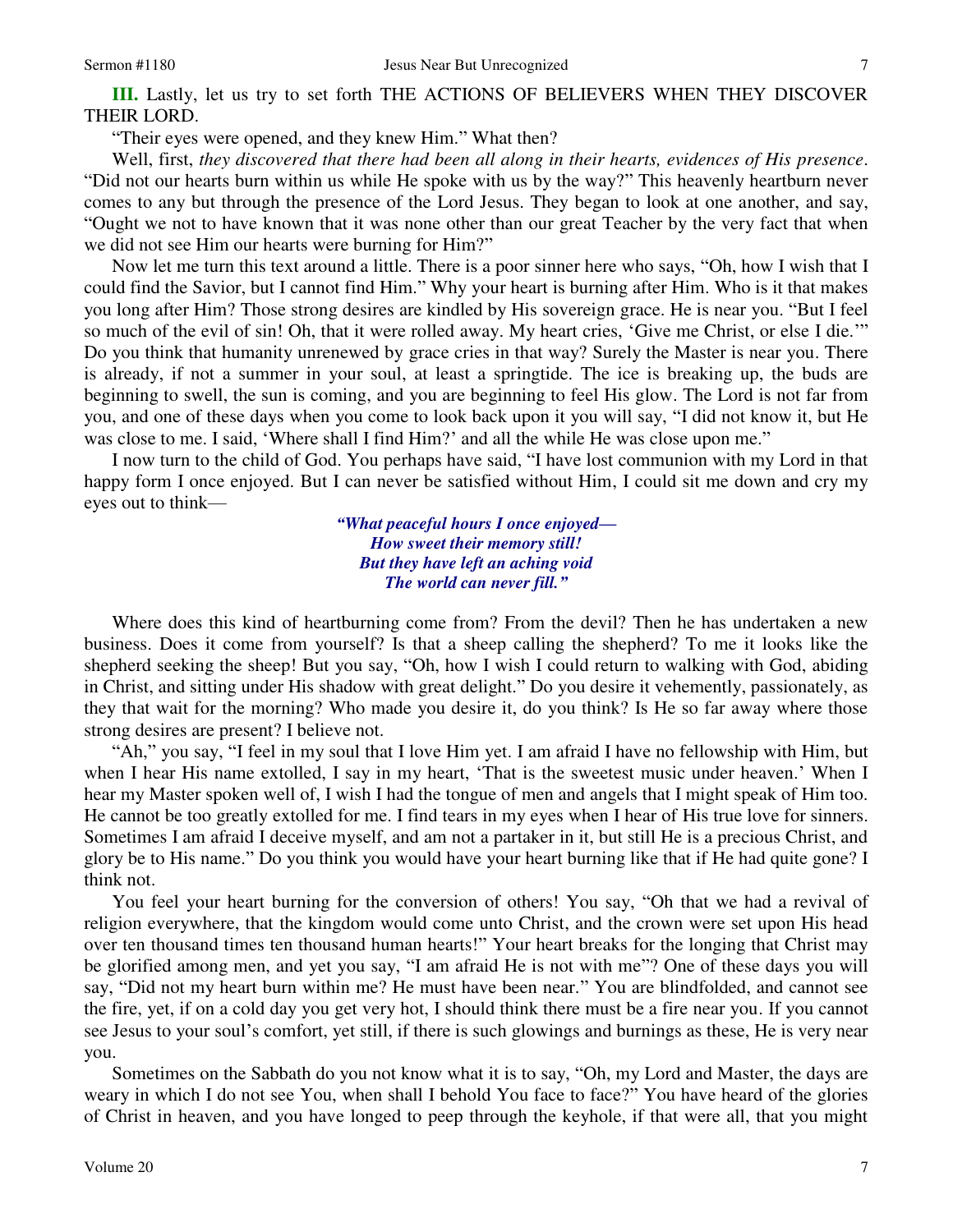see the King in His beauty, and you have cried, "Why is His chariot so long in coming?" You have often wished you could—

#### *"Sit and sing yourself away To everlasting bliss."*

 Well, you may be sure the lodestone is not far off when the needle is so much moved. When your eyes are opened you will say, "Why, He was with me! He was with me! Did not my heart burn within me while He spoke with me by the way? My doubts and fears and trembling heart forbade my understanding how near the precious Christ was to me."

The next thing they did was *to compare notes.* The one said to the other, "Did not our hearts burn within us?" It is always a good thing for believers to communicate their returning enjoyment. Somehow we are rather shy as to speaking of our joys. Ought we to be so? One does not mind speaking of his faults to his brother, for there does not seem to be any assumption in that, but if the Lord is very gracious I have known believers feel as if they could not speak of it lest they should seem to exalt themselves. We must studiously avoid everything like self-exaltation, but we must not rob our Master of a particle of His glory. If we have seen the Lord let us tell our brethren so, and say one to another, "Did not our hearts burn within us?" If you had a very dull and dry discourse you would get together and say, "Oh dear, dear! Our Sundays are dreadfully wasted now. We do not profit. The good man is so dull and dead," and so on. You would be sure to say that, would you not? Well, when the Lord refreshes you, say one to another, "It was good to be there this morning. We had a feast of fat things. The Lord was with us." Do not leave the table of spiritual bread till, like a good child, you have thanked your Father.

Once again. These disciples, when they saw the Master, *hastened to tell others about it*. It was the dead of the night, I suppose, by the time they knew their Lord. Our Lord Jesus had none of the prejudices of the High Church fraternity against breaking bread in the evening. That has always seemed to me to be the oddest of their freaks, that they will persist in contending that the Lord's Supper ought to take place early in the morning. They ought not to call it a "supper," they should style it a breakfast. I never could understand a certain class of Christians, great sticklers, too, for Scripture, who always will have the Lord's Supper in the morning of the day, without any precedent, that I know of, for turning an evening meal into a morning one. I grant there is no importance whatever in the time, the only importance that I speak of is putting an importance on a wrong time, which those do who say it ought to be in the early part of the day. We say that whenever believers meet together they may break bread in remembrance of their Lord, if however, there is one time more like the first occasion, it certainly is the evening of the day.

Though it was late, the two disciples set off on a seven-and-a-half mile journey, in the dead of night, to tell others that they had seen the Lord. If ever you find Christ to the joy of your heart, go and tell His people about it. Ay, and tell sinners too, and put yourself to inconvenience to do it. Nowadays we are willing to testify if we can do it very comfortably, but I love to hear of those good brethren who will walk many miles on the Sabbath day to preach the Gospel, who are willing to sacrifice ease and comfort so that they may do good to others, just as these did.

Oh, for more enthusiasm in telling of the Savior's love and hearing of it! We want nice cushions and very comfortable pews, don't we, nowadays? When we were first converted we would stand anywhere in the crowd if we could but hear the Savior's name. I remember when I would have gone over hedge and ditch to hear about my Master, or to preach about Him either. May our earnest love to Him never grow cold, and our enthusiasm never depart. May a midnight's walk be nothing to us if we may but declare even to unbelieving brethren what we have seen of our blessed Lord. It is a good message, and it is a good errand to go upon, when we go to tell of Jesus, and it will bring good to our own souls.

I notice that while they told of their Lord's appearing, *they made mention of the ordinance which had been blest to them,* for they especially said that He had been known to them in the breaking of bread. I like to see them mention that, for though ordinances are nothing in themselves, and are not to be